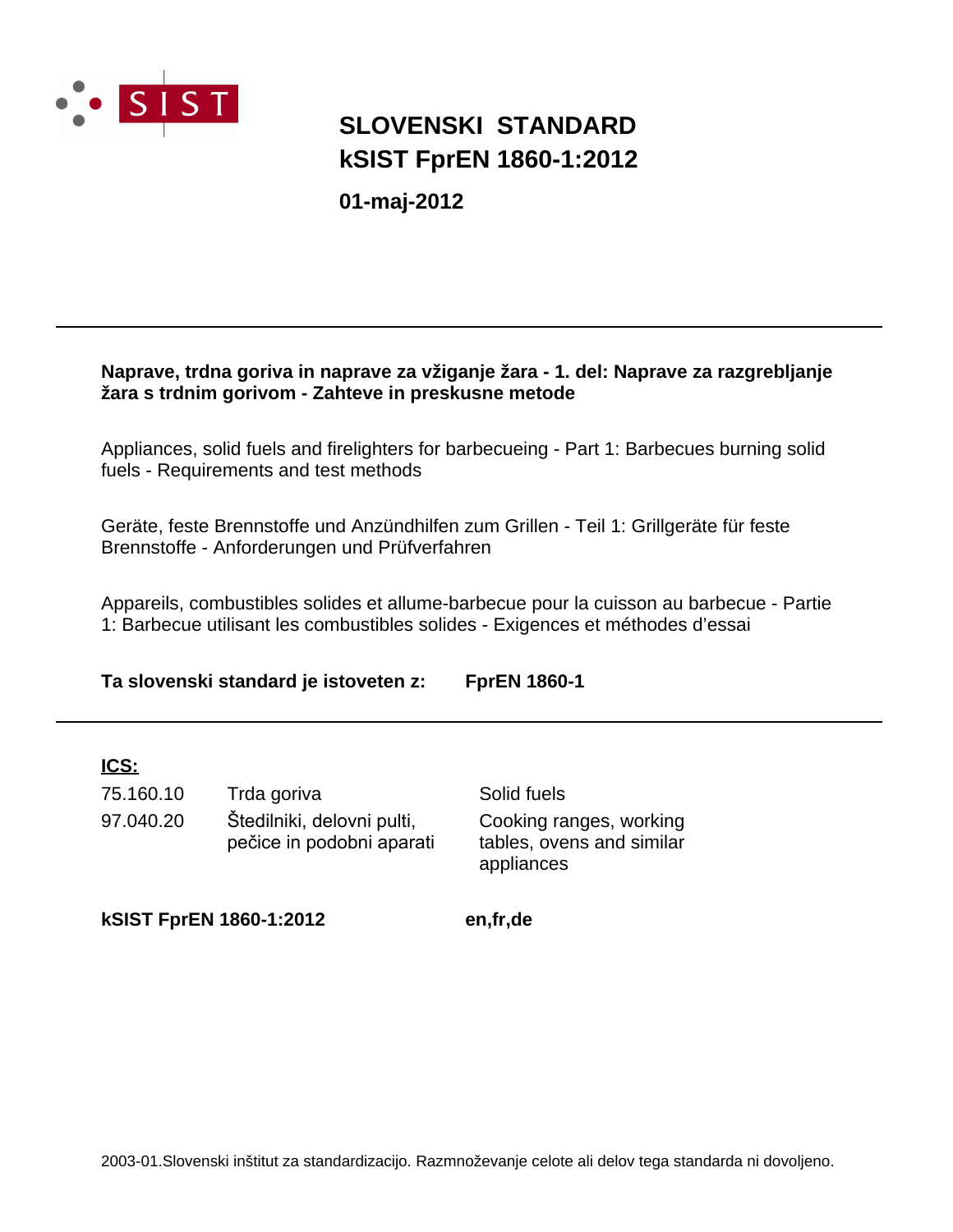**kSIST FprEN 1860-1:2012**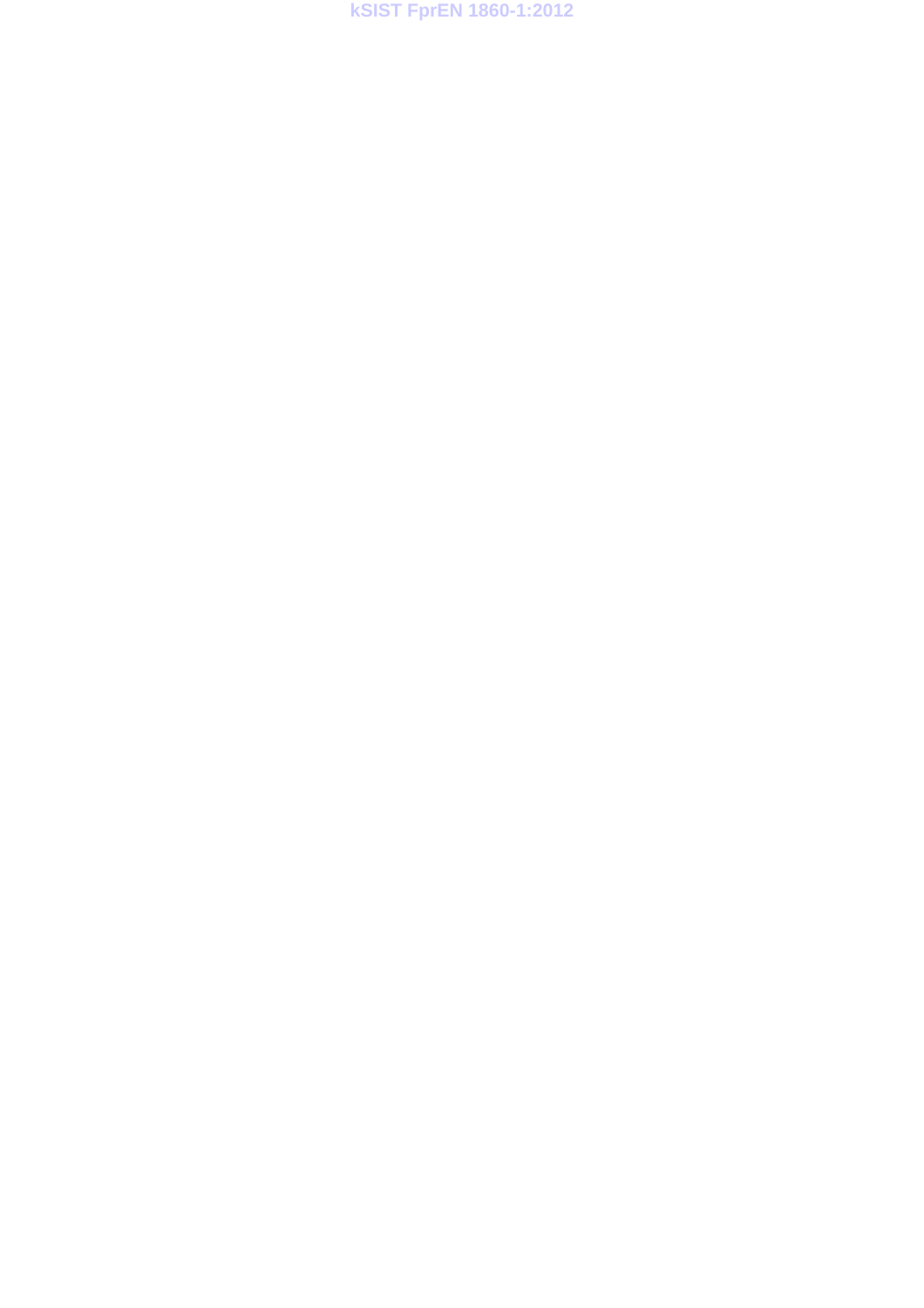# EUROPEAN STANDARD NORME EUROPÉENNE EUROPÄISCHE NORM

# **FINAL DRAFT FprEN 1860-1**

March 2012

ICS 75.160.10; 97.040.20 Will supersede EN 1860-1:2003

English Version

# Appliances, solid fuels and firelighters for barbecueing - Part 1: Barbecues burning solid fuels - Requirements and test methods

Appareils, combustibles solides et allume-barbecue pour la cuisson au barbecue - Partie 1: Barbecue utilisant les combustibles solides - Exigences et méthodes d'essai

 Geräte, feste Brennstoffe und Anzündhilfen zum Grillen - Teil 1: Grillgeräte für feste Brennstoffe - Anforderungen und Prüfverfahren

This draft European Standard is submitted to CEN members for unique acceptance procedure. It has been drawn up by the Technical Committee CEN/TC 281.

If this draft becomes a European Standard, CEN members are bound to comply with the CEN/CENELEC Internal Regulations which stipulate the conditions for giving this European Standard the status of a national standard without any alteration.

This draft European Standard was established by CEN in three official versions (English, French, German). A version in any other language made by translation under the responsibility of a CEN member into its own language and notified to the CEN-CENELEC Management Centre has the same status as the official versions.

CEN members are the national standards bodies of Austria, Belgium, Bulgaria, Croatia, Cyprus, Czech Republic, Denmark, Estonia, Finland, France, Germany, Greece, Hungary, Iceland, Ireland, Italy, Latvia, Lithuania, Luxembourg, Malta, Netherlands, Norway, Poland, Portugal, Romania, Slovakia, Slovenia, Spain, Sweden, Switzerland, Turkey and United Kingdom.

Recipients of this draft are invited to submit, with their comments, notification of any relevant patent rights of which they are aware and to provide supporting documentation.

**Warning** : This document is not a European Standard. It is distributed for review and comments. It is subject to change without notice and shall not be referred to as a European Standard.



EUROPEAN COMMITTEE FOR STANDARDIZATION COMITÉ EUROPÉEN DE NORMALISATION EUROPÄISCHES KOMITEE FÜR NORMUNG

**Management Centre: Avenue Marnix 17, B-1000 Brussels**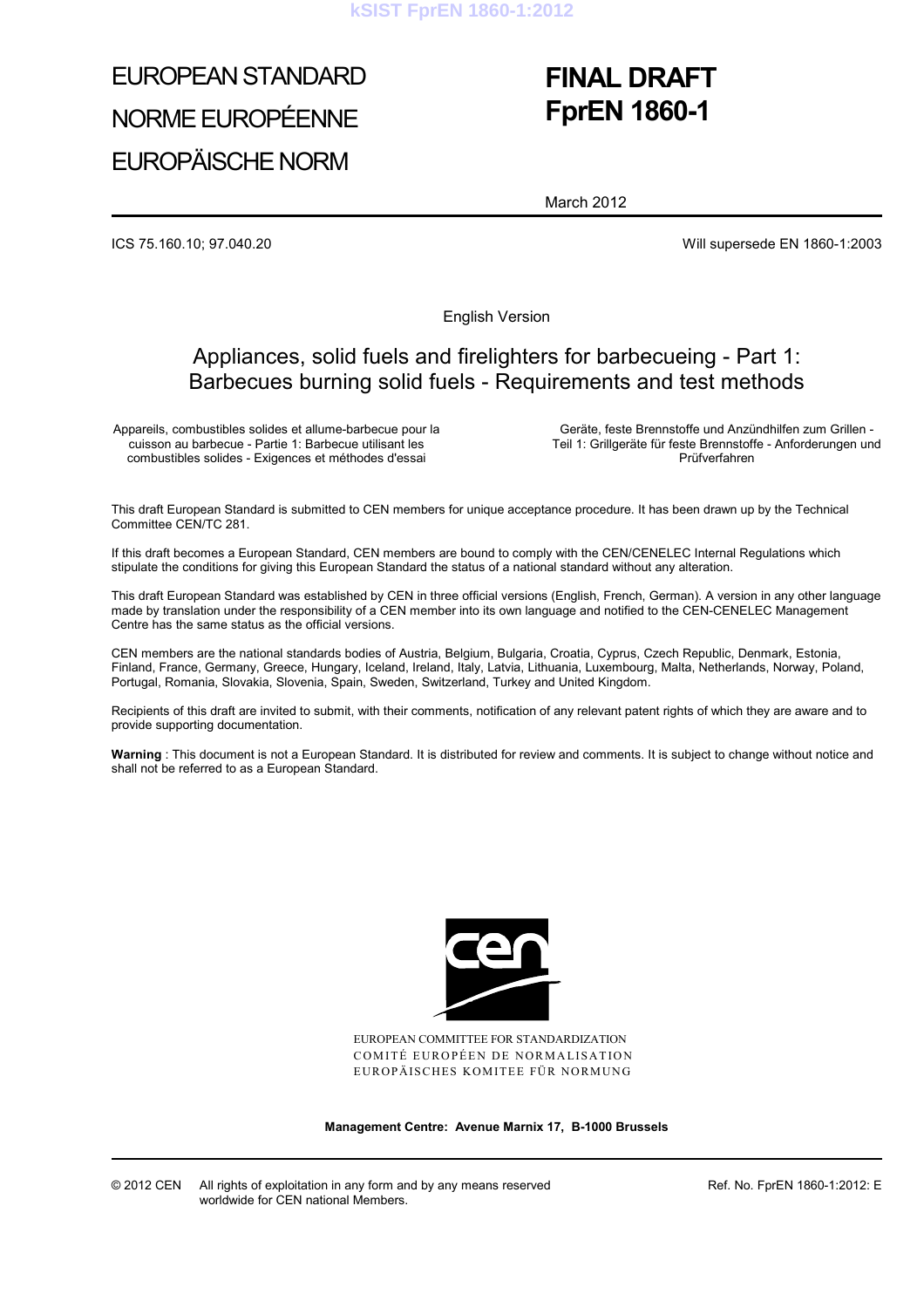# FprEN 1860-1:2012 (E)

# **Contents**

| $\mathbf{2}$                                                                                    |  |  |
|-------------------------------------------------------------------------------------------------|--|--|
| 3                                                                                               |  |  |
| 4<br>4.1<br>4.2<br>4.2.1<br>4.2.2<br>4.2.3<br>4.2.4<br>4.2.5<br>4.2.6<br>4.2.7                  |  |  |
| 4.2.8                                                                                           |  |  |
| 5<br>5.1<br>5.2<br>5.2.1<br>5.2.2<br>5.2.3<br>5.3<br>5.4<br>5.4.1<br>5.4.2<br>5.5<br>5.6<br>5.7 |  |  |
| 6                                                                                               |  |  |
| 7                                                                                               |  |  |
|                                                                                                 |  |  |
|                                                                                                 |  |  |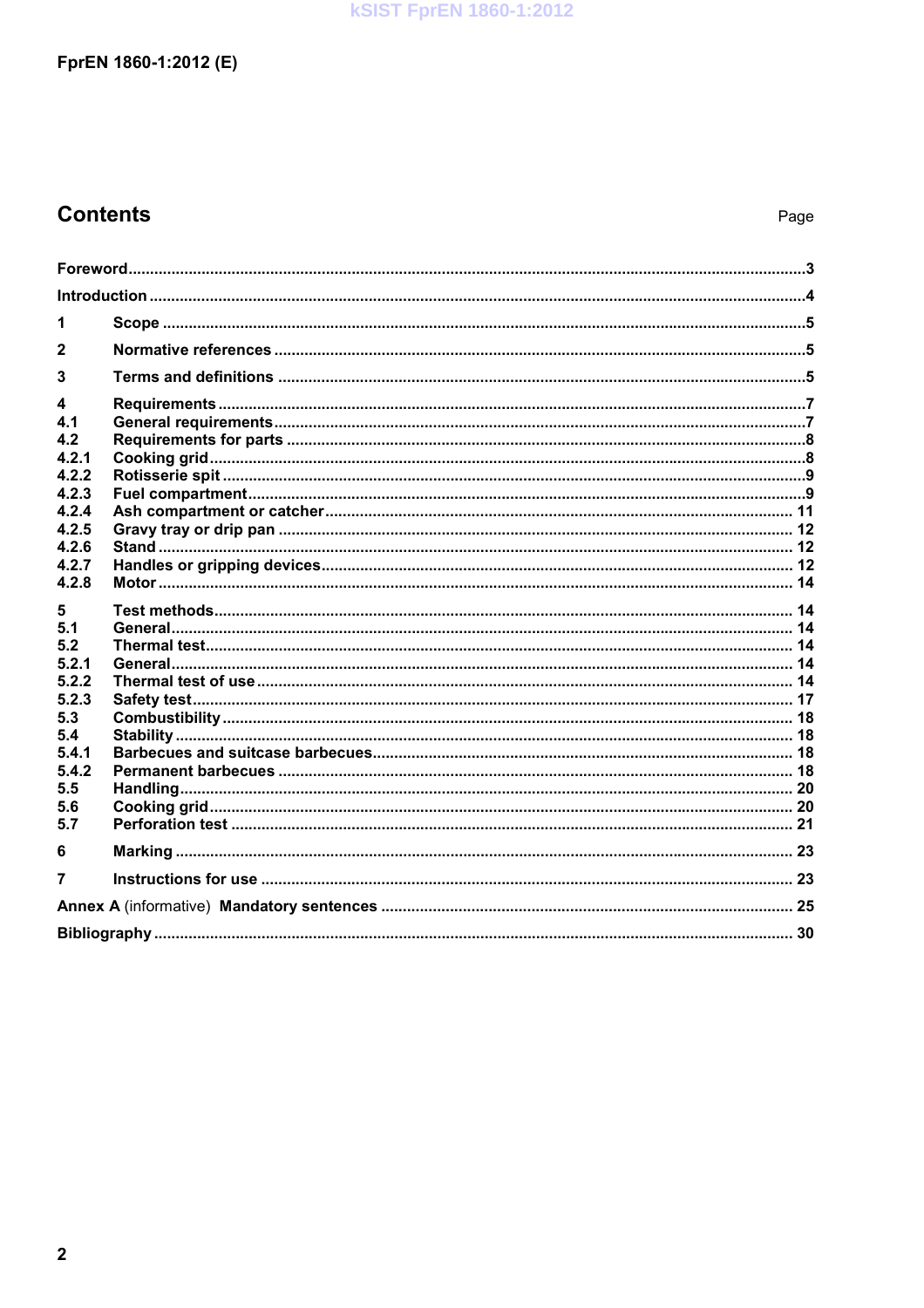# **Foreword**

This document (FprEN 1860-1:2012) has been prepared by Technical Committee CEN/TC 281 "Appliances, solid fuels and firelighters for barbecuing", the secretariat of which is held by AENOR.

This document is currently submitted to the Unique Acceptance Procedure.

This document will supersede EN 1860-1:2003.

The main technical modifications are the following:

- a. Clause 3, Terms and definitions: definition of BBQ modified to introduce Close and Open barbecues;
- b. 4.2.3.1: measurement of thickness added;
- c. New 4.2.4, Ash compartment or catcher;
- d. 4.2.7: Table 3 modified;
- e. Clause 5, Test Methods: Test methods modified. A thermal test of use and a safety test were added;
- f. New Annex A.

This European Standard on *appliances, solid fuels and firelighters for barbecuing* consists of the following parts:

*Part 1: Barbecues burning solid fuels — Requirements and test methods* 

*Part 2: Barbecue charcoal and barbecue charcoal briquettes — Requirements and test methods* 

*Part 3: Firelighters for igniting solid fuels for use in barbecue appliances — Requirements and test methods* 

*Part 4: Single use barbecues burning solid fuels — Requirements and test methods*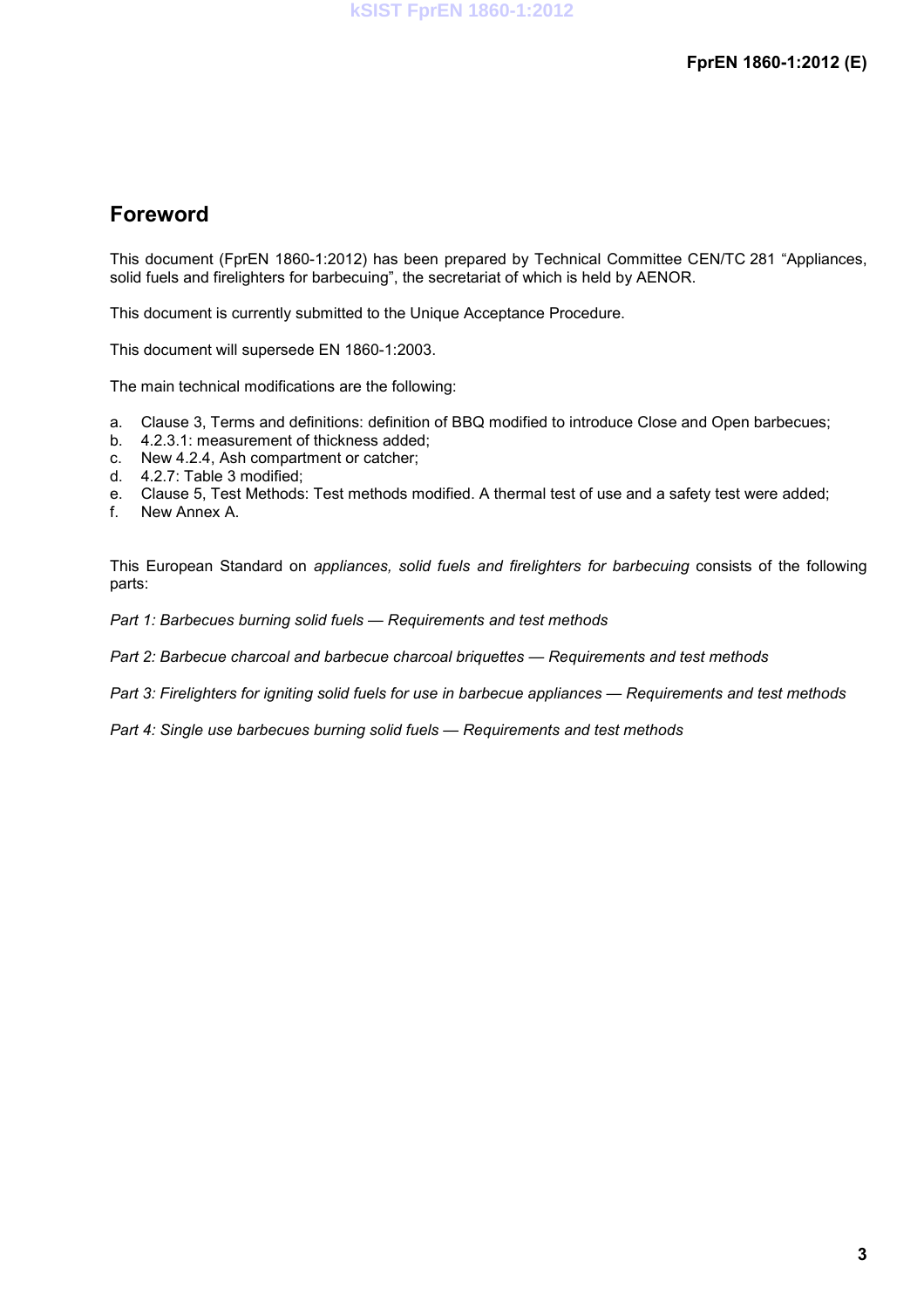**FprEN 1860-1:2012 (E)** 

# **Introduction**

This standard is part 1 of the European Standard for appliances, solid fuels and firelighters for barbecuing, which is intended to reduce the risks which can occur during and through barbecuing with solid fuels.

This part should be read in conjunction with parts 2 and 3.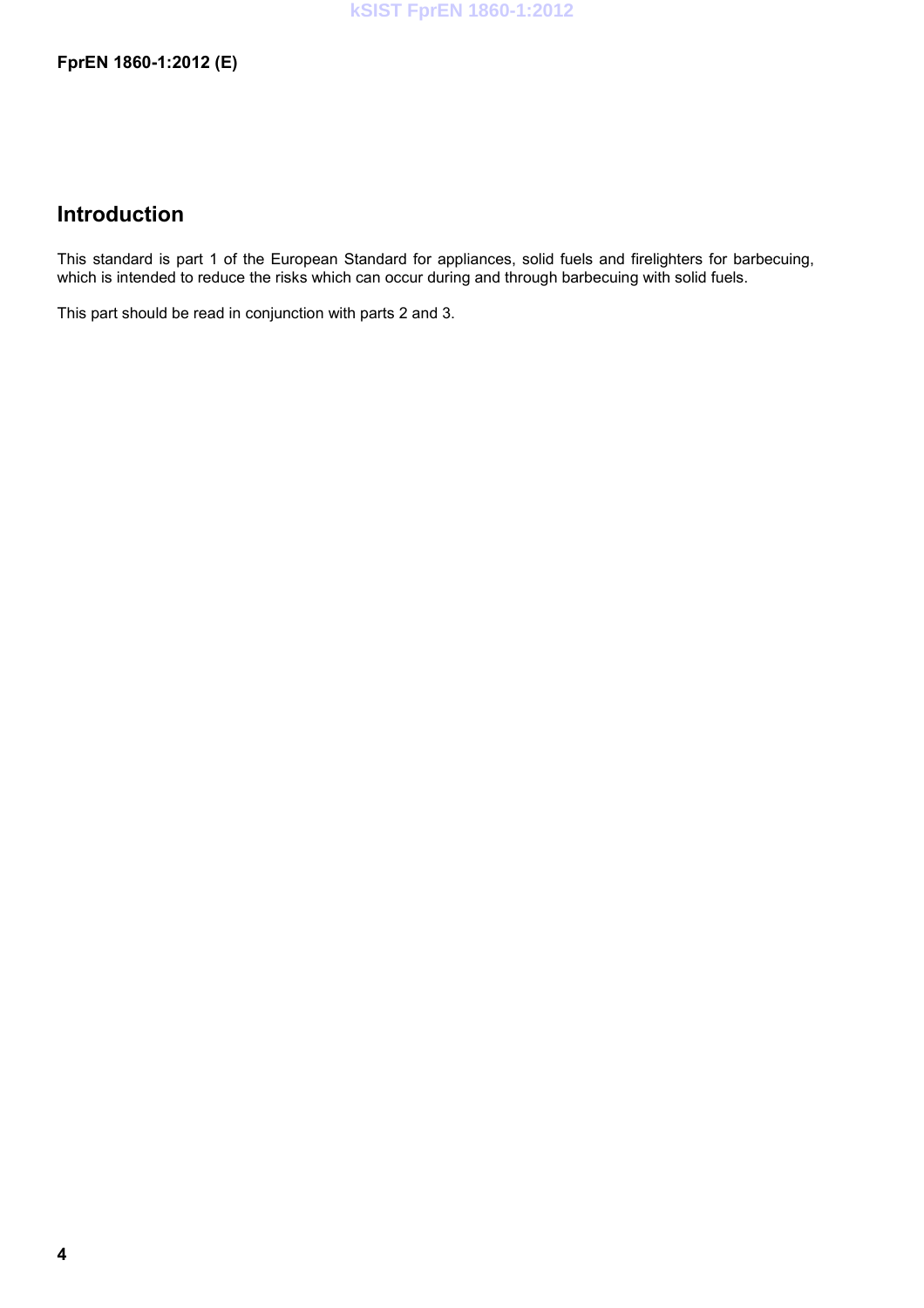# **1 Scope**

This part of this European Standard is applicable to barbecues which burn solid fuels, except single use barbecues. Barbecues which are intended to be converted from other fuels to solid fuels also should conform to this standard.

This standard specifies requirements for materials, construction, design, test methods, markings and instructions relating to them.

## **2 Normative references**

The following documents, in whole or in part, are normatively referenced in this document and are indispensable for its application. For dated references, only the edition cited applies. For undated references, the latest edition of the referenced document (including any amendments) applies.

EN 1860-2, *Appliances, solid fuels and firelighters for barbecuing — Part 2: Barbecue charcoal and barbecue charcoal briquettes — Requirements and test methods*

EN 1860-3, *Appliances, solid fuels and firelighters for barbecuing — Part 3: firelighters for igniting solid fuels for use in barbecue appliances — Requirements and test methods*

# **3 Terms and definitions**

For the purposes of this document, the following terms and definitions apply.

#### **3.1**

#### **barbecue**

an appliance designed for outdoor cooking in the open air which is divided into the following categories

#### **3.1.1**

#### **suitcase barbecue or portable barbecue**

a suitcase barbecue is an appliance when dismantled or folded can be carried with one hand without parts falling of. It can be classified as either:

- a) closed as described in 3.1.1 or;
- b) open as described in 3.1.2

#### **3.1.2**

#### **closed barbecue**

a closed barbecue is an appliance designed for cooking outdoors by means of radiant and convection heat consisting at least of a fuel compartment, a lid which may have air vents, a cooking grid and/or a rotisserie

#### **3.1.3**

#### **open barbecue**

a open barbecue is an appliance designed for cooking outdoors by means of radiant heat consisting at least of a fuel compartment, a cooking grid and/or a rotisserie